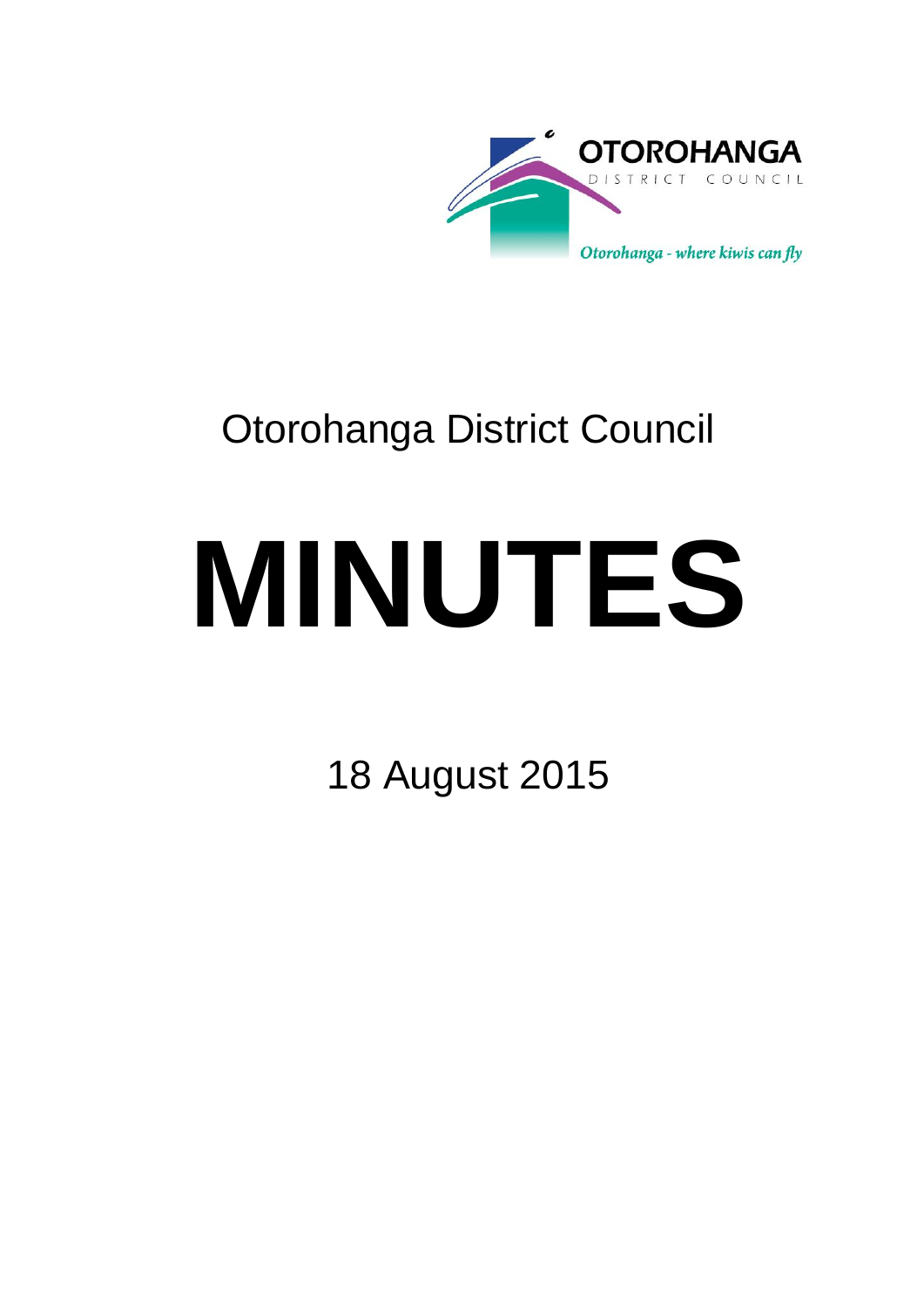### **OTOROHANGA DISTRICT COUNCIL**

18 August 2015

Minutes of an ordinary meeting of the Otorohanga District Council held in the Council Chambers, Maniapoto St, Otorohanga on Tuesday 18 August 2015 commencing at 10.05am.

## **MINUTES**

Minutes are unconfirmed and subject to amendment at the next meeting of Council.

#### **ORDER OF BUSINESS:**

| <b>ITEM</b>           | <b>PRECIS</b>                                                                              | <b>PAGE</b>    |
|-----------------------|--------------------------------------------------------------------------------------------|----------------|
| <b>PRESENT</b>        |                                                                                            | 1              |
| IN ATTENDANCE         |                                                                                            | 1              |
| <b>APOLOGIES</b>      |                                                                                            | 1              |
| <b>OPENING PRAYER</b> |                                                                                            | 1              |
|                       | <b>ITEMS TO BE CONSIDERED IN GENERAL BUSINESS</b>                                          | 1              |
|                       | CONFIRMATION OF MINUTES - 22 & 29 JULY 2015                                                | 1              |
| <b>REPORTS</b>        |                                                                                            | 1              |
| Item 229              | KAWHIA COMMUNITY BOARD MINUTES 24 JULY 2015                                                | 1              |
| Item 230              | DISTRICT BUILDING CONTROL OFFICERS REPORT FOR 1 APRIL TO 30<br><b>JUNE 2015</b>            | $\overline{2}$ |
| Item $231$            | ENVIRONMENTAL HEALTH OFFICER/LIQUOR LICENSING INSPECTOR'S<br>REPORT FOR APRIL TO JUNE 2015 | $\overline{2}$ |
| Item $232$            | APPROVAL OF PROVISIONAL LOCAL ALCOHOL POLICY -<br><b>RECONSIDERED VERSION</b>              | 3              |
| Item $236$            | OTOROHANGA DISTRICT DEVELOPMENT BOARD REPORT FOR MARCH<br><b>TO JULY 2015</b>              | 4              |
| Item 238              | ODC MATTERS REFERRED FROM 22 JULY 2015                                                     | 4              |
| Item $233$            | ROUTINE ENGINEERING REPORT FOR MAY TO JULY 2015                                            | 5              |
| Item 234              | EXTENSION OF KAWHIA CEMETERY                                                               | 6              |
| Item $235$            | CARRYOVERS 2014/15/16                                                                      | $\overline{7}$ |
| Item 237              | OTOROHANGA ZOOLOGICAL SOCIETY 2015 PRESIDENTS REPORT &<br><b>FINANCIAL RESULTS</b>         | 8              |
|                       |                                                                                            |                |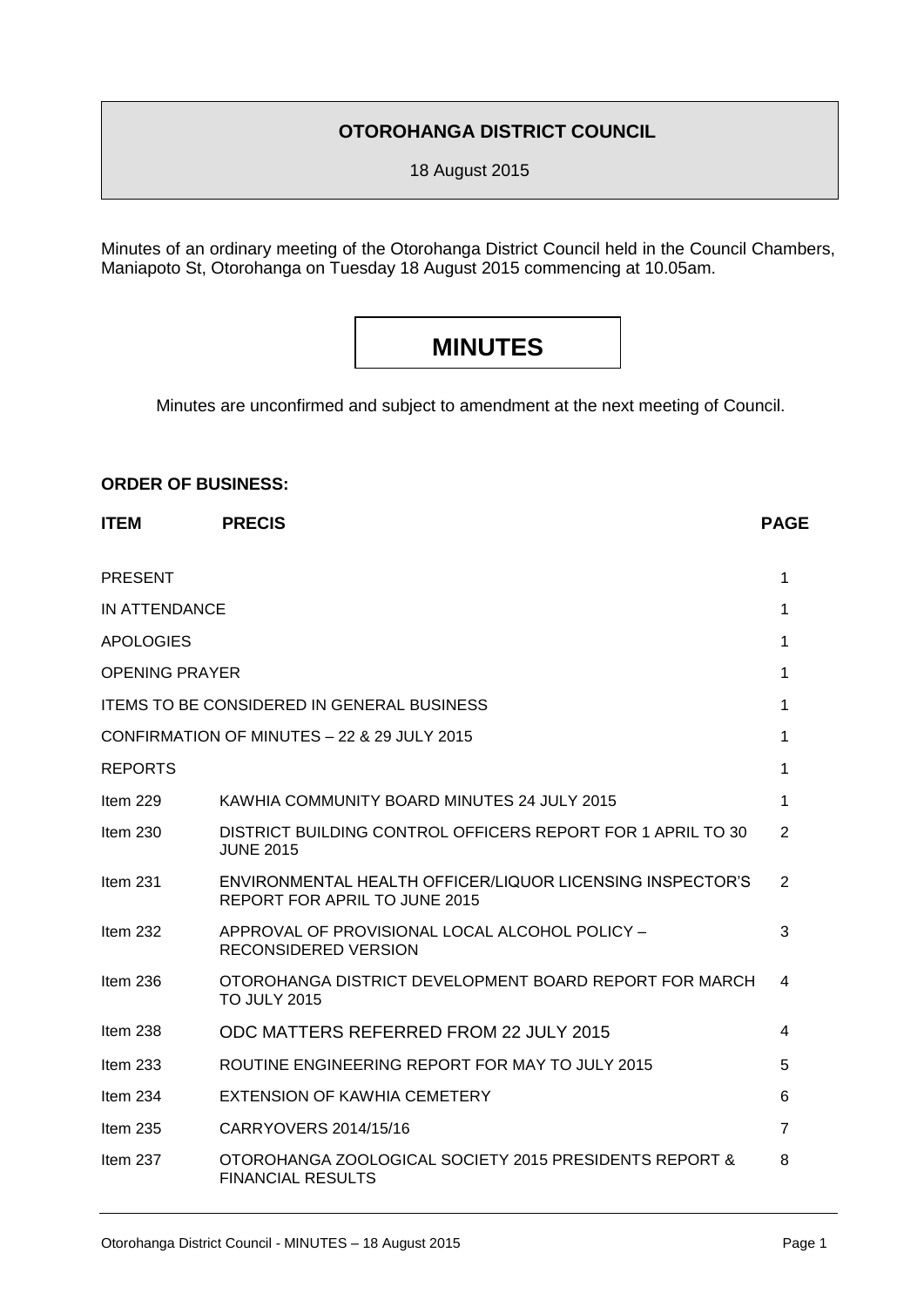| GENERAL         |                                                                              |    |
|-----------------|------------------------------------------------------------------------------|----|
|                 | MOTION TO EXCLUDE THE PUBLIC                                                 | 10 |
| Item $239$      | POTENTIAL USE OF COUNCIL PROPERTY AT 24 MERRIN AVENUE<br><b>CONFIDENTIAL</b> | 10 |
| MEETING CLOSURE |                                                                              |    |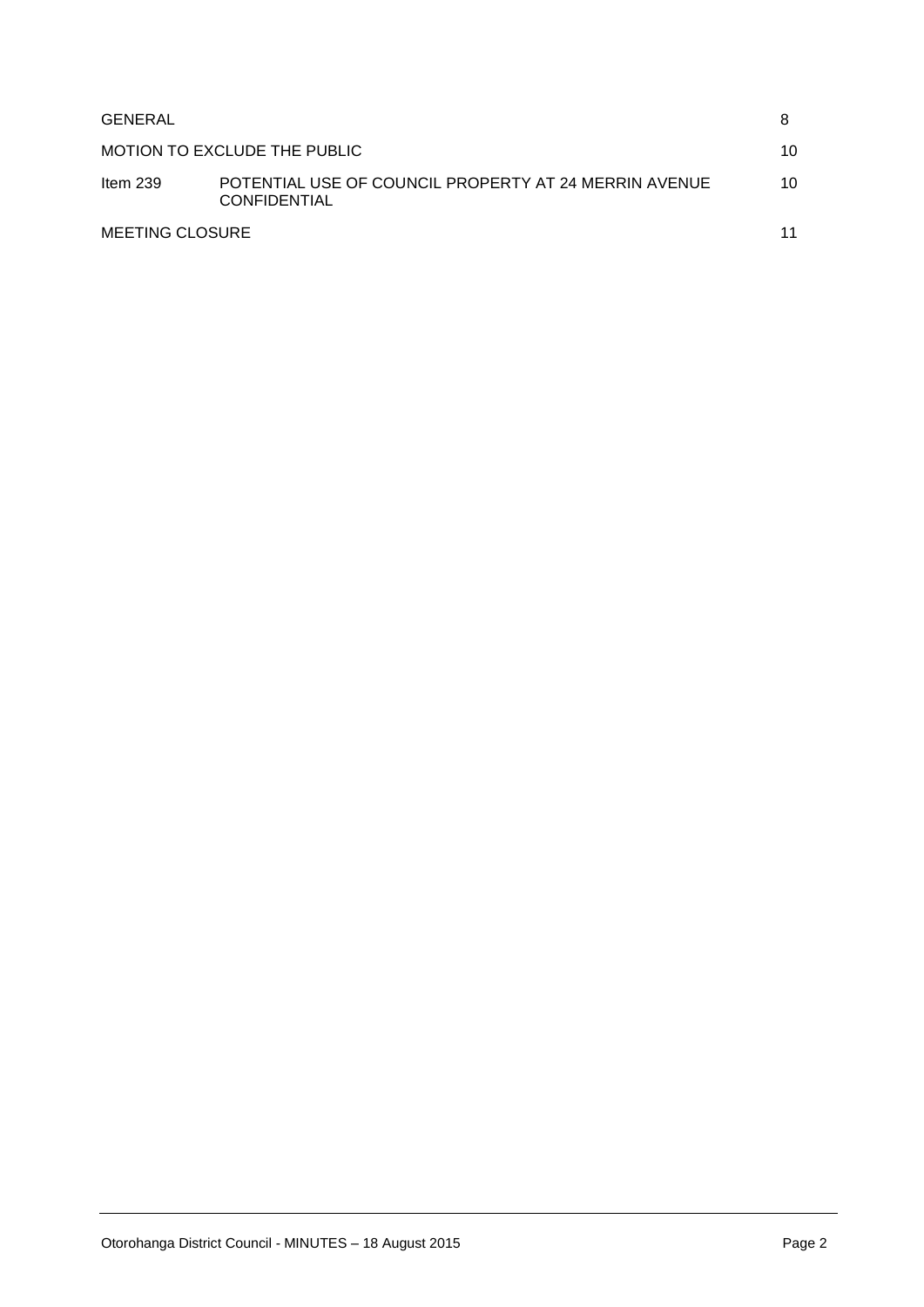#### **PRESENT**

Mr MM Baxter (Mayor), Crs, RA Klos, RM Johnson, KC Phillips, DM Pilkington (Deputy Mayor), PD Tindle and AJ Williams.

#### **IN ATTENDANCE**

Messrs DC Clibbery (Chief Executive), AR Loe (Environmental Services Manager), RH Brady (Engineering Manager) and CA Tutty (Governance Supervisor).

#### **OPENING PRAYER**

Cr Tindle read the Opening Prayer.

#### **APOLOGY**

**Resolved** that the apology received from Cr RJ Prescott, be sustained.

#### **Cr Johnson / Cr Tindle**

#### **STAFFING MATTER**

Council's Executive Assistant Mrs Anne Burdon introduced Mrs Wendy Sewell who commenced employment with Council yesterday in the position of Customer Services Officer. His Worship welcomed Mrs Sewell and hoped she enjoyed her time with Council.

#### **CONFIRMATION OF MINUTES – 22 & 29 JULY 2015**

**Resolved** that the minutes of the meeting of the Otorohanga District Council held on 22 July 2015, as previously circulated, be approved as a true and correct record of that meeting.

#### **Cr Pilkington / Cr Phillips**

#### **MATTERS ARISING**

#### **WIFI HOTSPOT**

The Chief Executive informed Members that he has been in contact with SPARK regarding the installation of a WIFI Hotspot and advised that this should be happening anytime.

**Resolved** that the minutes of the meeting of the Otorohanga District Council held on 29 July 2015, as previously circulated, be approved as a true and correct record of that meeting.

#### **Cr Pilkington / Cr Phillips**

#### **REPORTS**

#### **Item 229 KAWHIA COMMUNITY BOARD MINUTES 24 JULY 2015**

#### **Resolved**

That the minutes of the meeting of the Kawhia Community Board held on 24 July 2015 be received.

#### **Cr Pilkington / Cr Johnson**

#### **MATTERS ARISING**

#### **TEMPORARY ROAD CLOSURES – REGULAR COMMUNITY EVENTS**

Cr Pilkington referred to Members request for clarification of the statement that not-for-profit organisations have been required to comply with the objection provisions contained in the Transport (Vehicular Traffic Road Closure) Regulations 1965 and the request that these requirements be waived. The Engineering Manager advised it was not the intention to remove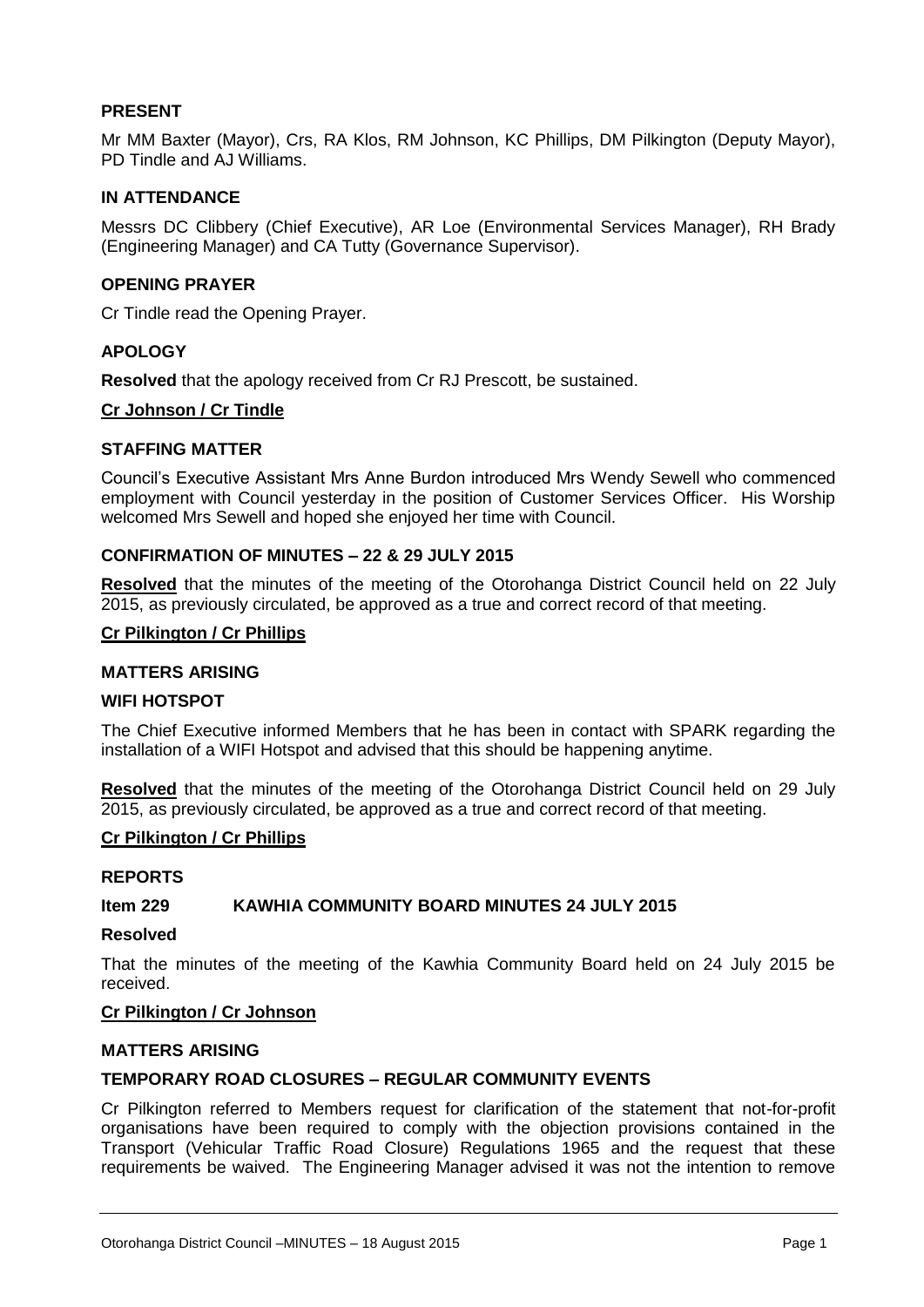the objections but to reduce the time to process applications. He said affected parties will continue to be advised in writing of any temporary road closure proposals.

#### **KAWHIA PRIMARY SCHOOL**

His Worship referred to the positive result for the Kawhia Primary School received from the Ministry of Education (MoE) who have agreed to change the decile rating 4j to 1a which is even lower than the previous decile 1c that the school was placed on prior to the review. He said as a result the school will be receiving a little more funding. His Worship expressed the opinion that this is an incredible change and the fact that those schools which have not objected to the MoE's proposal could be missing out on funding.

#### **Item 230 DISTRICT BUILDING CONTROL OFFICERS REPORT FOR 1 APRIL TO 30 JUNE 2015**

#### **Discussion**

The Environmental Services Manager referred Members to the District Building Control Officer's report.

#### **Resolved**

That the District Building Control Officer's report for the period 1 April to 30 June 2015 be received.

#### **Cr Phillips / Cr Johnson**

#### **Item 231 ENVIRONMENTAL HEALTH OFFICER/LIQUOR LICENSING INSPECTOR'S REPORT FOR APRIL TO JUNE 2015**

#### **Discussion**

The Environmental Services Manager summarised the Environmental Health Officer/Liquor Licencing Inspector's report for the period April to June 2015. He advised that implementation of the new Food Act 2014 will be staged over a three year period commencing for food premises with an alcohol on-licence from March 2015. In reply to Cr Pilkington, the Environmental Services Manager advised that template forms will be available for the different businesses therefore a suite of forms could be made up to suit a particular business. In reply to Cr Klos, the Environmental Services Manager advised that translators are available to assist applicants. His Worship queried whether these services are offered locally. The Environmental Services Manager undertook to check this out with the Health Officer.

Cr Johnson referred to the Alcohol Collaboration Group and asked whether he would be able to attend as a District Licencing member. The Environmental Services Manager replied that this group comprises enforcement staff and therefore it would not be appropriate for him to attend. He undertook to circulate minutes of the Collaboration Group's meetings.

Cr Klos referred to infectious diseases and felt that Members should be made aware of the particular types. Cr Pilkington advised that in previous reports the disease has been identified.

#### **Resolved**

That the Environmental Health Officer / Liquor Licensing Inspector's report for 1 April to 30 June 2015 be received.

#### **Cr Pilkington / Cr Phillips**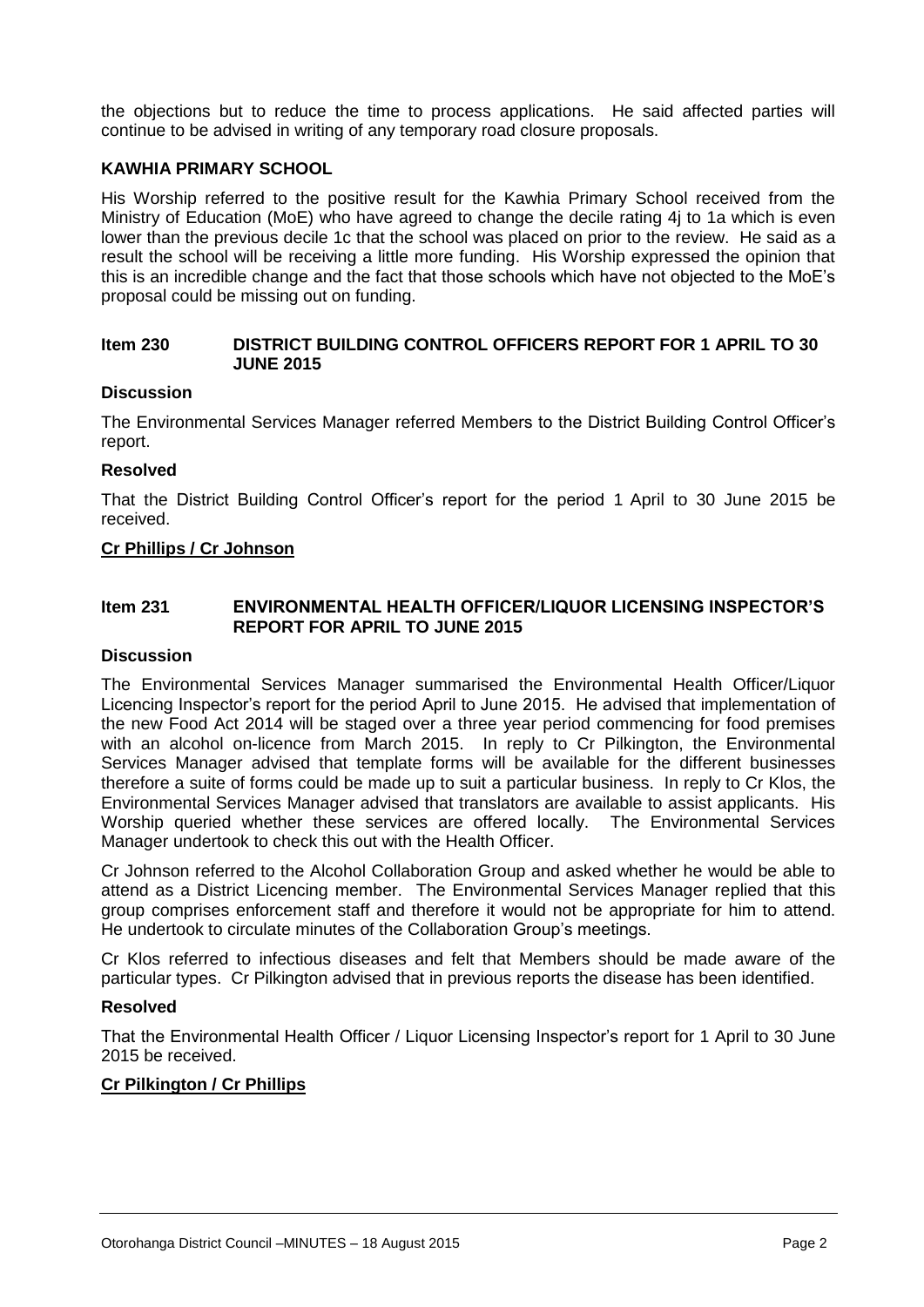#### **Item 232 APPROVAL OF PROVISIONAL LOCAL ALCOHOL POLICY – RECONSIDERED VERSION**

#### **Discussion**

The Environmental Services Manager presented a report advising that the Alcohol Regulatory and Licencing Authority has ordered that Council reconsider elements of its Provisional Local Alcohol Policy (PLAP). He said the PLAP – Reconsidered Version, must then be approved and referred back to Submitters before the Policy can become operative.

The Environmental Services Manager informed Members that the proposed Policy was adopted approximately three years ago following which it went out for public submission. He said<br>hearings had been held and then a Provisional Policy (2<sup>nd</sup> Version) was created. The hearings had been held and then a Provisional Policy (2<sup>nd</sup> Version) was created. Environmental Services Manager further advised that following the  $2^{nd}$  Version, an appeal period commenced however, this was then put on hold as some key aspects of the Act were required to be determined by the Authority. Following this a  $3<sup>rd</sup>$  Version was drafted, namely the Reconsidered Version. The Environmental Services Manager advised that it is now necessary for Council to approve the Reconsidered Version for referral back to those persons that made submissions on the Draft LAP. He said if no submissions are received, the Policy can then be made operative.

Cr Klos expressed the opinion that after all this process, it will be 'business as usual'. The Environmental Services Manager replied that this has been carried out in the interest of regional unity and as licences come up for renewal any large variations in opening hours will be reduced.

#### **Resolved**

That

- 1. The Environmental Services Manager's report on the Provisional Local Alcohol Policy Reconsidered Version - be received and,
- 2. The Provisional Local Alcohol Policy Reconsidered Version, be approved for referral back to those persons that made submissions on the draft Local Alcohol Policy.

#### **His Worship / Cr Johnson**

#### **Item 236 OTOROHANGA DISTRICT DEVELOPMENT BOARD REPORT FOR MARCH TO JULY 2015**

#### **Discussion**

ODDB Board Member, Andrew Giltrap, attended the meeting and presented the Board's report for March to July 2015.

#### **OTOROHANGA I-SITE**

Mr Giltrap reported that he has been a Member of the ODDB for 11 years and originally was of the opinion that there should be some cost savings in relation to the Otorohanga i-Site. He reported however, that this is not possible and that the Otorohanga i-Site is the most cost efficient small town rural i-Site facility. Mr Giltrap advised Members that this shows the prudent management of the i-site facility by the Board. Cr Pilkington reported that the activities of an i-Site is to provide a service and that there is no money to be made out of providing free information.

#### **KAWHIA MOANA KAI FESTIVAL**

Cr Pilkington reported that the festival made a substantial net surplus which will place the Committee in an excellent sustainable position to run the 2016 festival.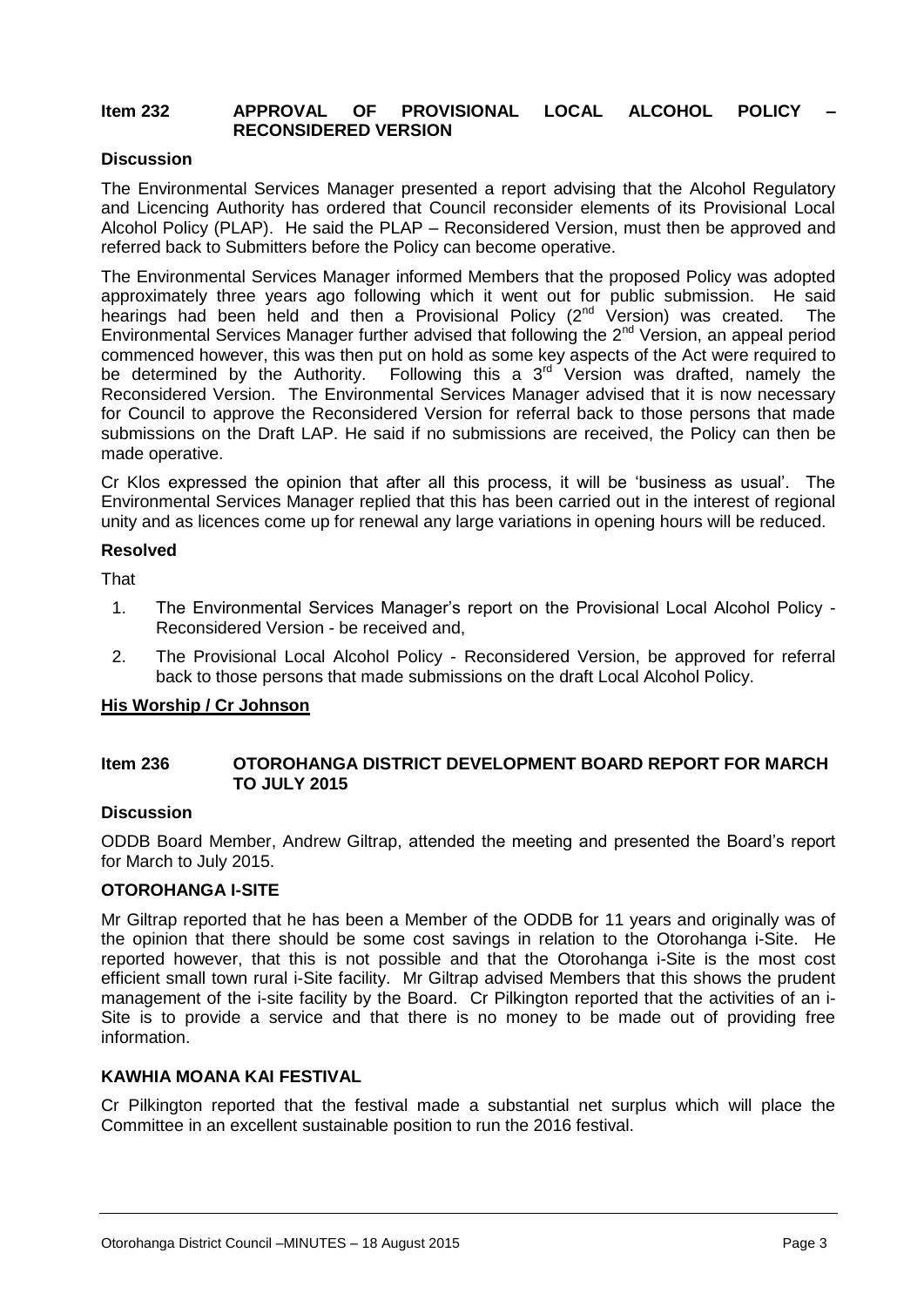#### **YOUTH INITIATIVES**

Mr Giltrap advised that the Youth Initiative programme have gone through substantial changes and that considerable discussion has been held with the Waitomo District Council towards a joint proposal. He said within the next two weeks members will see a new initiative. Mr Giltrap reported that the WINTEC campus will be offering horticultural and engineering courses and that for the future the focus will be to deliver sustainable economic outcomes, driven by having engaged, motivated and inspired youth with the skills and competencies to add value to our community.

#### **WEBSITES**

Mr Giltrap reported that a workshop meeting will be held tomorrow to commence the redesign of the Otorohanga website. Cr Pilkington reported that in keeping with website best practice (as indicated by Google) the website will be mobile friendly, ie, designed to be fully responsive, whether viewed on smartphones, tablets or PC's. Mr Giltrap was informed that Council is currently going through the process of establishing its economic strategy.

In conclusion, Mr Giltrap reported he understands 30 people have lost their jobs within the district and this could partly be due to the impact from the dairy industry. He said it is extremely important that an economic strategy is developed and every opportunity taken. Mr Giltrap advised that it is important to retain the Waikeria Prison facility. His Worship replied that he is arranging a meeting with representatives of the Department of Corrections regarding this facility. Cr Klos expressed the opinion that Otorohanga does not offer job opportunities suitable for prisoners and that employers must be prepared to take on these people. Mr Giltrap suggested a joint workshop be held with Council and representatives of the ODDB. He referred to the Gateway programme and the College's Careers evenings. His Worship reported that it is the intention to meet with the Otorohanga College as they are a big part of the economic strategy and to encourage people to work together and engage with the community.

Cr Johnson raised the point that there is no major event being held in Otorohanga. Mr Giltrap replied that the Board has attempted to facilitate this happening. Cr Pilkington said that such an event requires a very enthusiastic committee.

His Worship extended thanks to Mr Giltrap for his attendance and felt that the time is right to carry out a review of the ODDB to enable improvements to what it is currently doing. Mr Giltrap said there is a need to approach new businesses to the district. His Worship acknowledged Mr Giltrap's 11 year commitment to the Board and that this is really appreciated by Council.

#### **Resolved**

That the Otorohanga District Development Board's report for March to July 2015 be received.

#### **His Worship / Cr Johnson**

#### **Item 238 ODC MATTERS REFERRED FROM 22 JULY 2015**

#### **Discussion**

The Governance Supervisor took Members through Matters Referred.

#### **RURAL HEALTH ALLIANCE**

His Worship reported that there is currently support available for the rural community and that the Rural Health Alliance is a small group run by one person undertaking activities that are similar to what other organisations are also carrying out. He felt there is still a need for further information to be obtained to enable Council to consider whether to make a contribution to the Rural Health Alliance.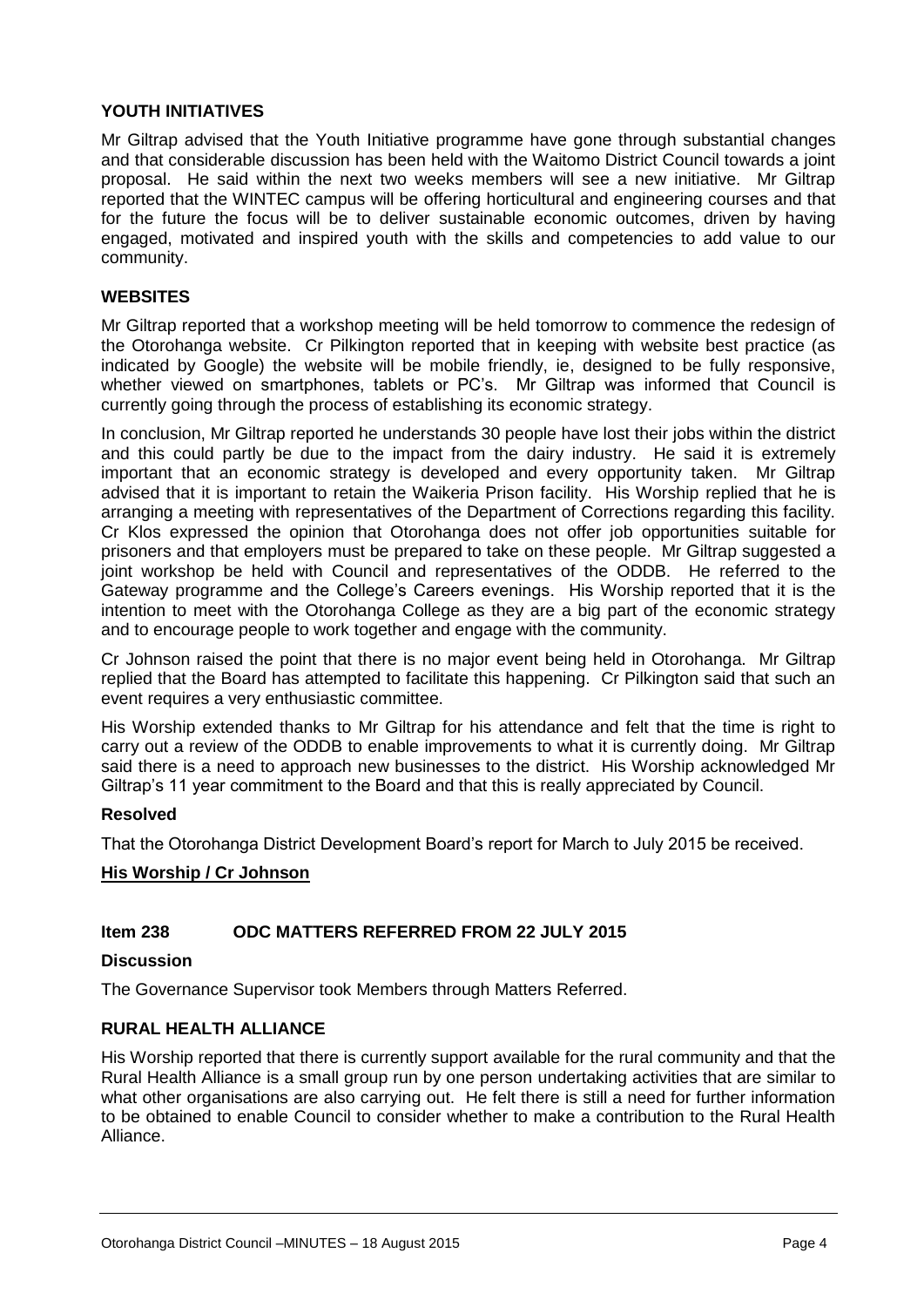#### **AROHENA SCHOOL – ULTRA FAST BROADBAND**

His Worship reported he has not heard back from the local MP regarding connecting Ultra Fast Broadband to the Arohena School. Cr Pilkington expressed the opinion that it is essential for the school itself to also approach the local MP. Cr Klos reported that there is currently no change in the situation.

#### **RANGINUI RURAL WATER SUPPLY COMMITTEE**

The Engineering Manager reported that although he has carried out more work, a report has not been completed for consideration by the members of the Ranginui Rural Water Supply Committee regarding the future options available for the Scheme. He said the actual costs to the Scheme during the winter have been well managed and cost over-runs avoided. Cr Klos requested that Committee members be contacted and a meeting arranged. The Engineering Manager undertook to carry this out.

#### **WAIPAPA ROAD ENTRANCE SIGN**

The Engineering Manager reported that the sign has arrived but has yet to be installed.

#### **Item 233 ROUTINE ENGINEERING REPORT FOR MAY TO JULY 2015**

#### **Discussion**

Council's Road Contracts Engineer, Mr Lew Pulman, attended the meeting and presented that part of the Engineering report on Roading matters.

Cr Pilkington referred to culvert inspections and queried should it be found that a culvert is blocked, are immediate arrangements made to unblock it. The Roading Engineer replied that there are ten areas within the district and that a culvert survey of one area is carried out every month. He said when this survey is completed, the work noted will be carried out. The Roading Engineer further advised that blocked culverts may be cleared on demand.

Cr Pilkington referred to the corrugations on Okupata Road. The Roading Engineer replied that, at the present time patch grading is being carried out to ease the situation and that the corrugations are due to the steep and winding nature of the road.

The Roading Engineer reported on night inspections and advised that two staff members are involved and everything reflective that requires action, such as signs, marker pegs, etc, is identified and is then repaired.

With regard to street lighting, Cr Phillips queried whether consideration has been given to replacing failing lamps with LED lighting. Members were informed that it is not clear if this would be worthwhile.

Cr Klos reported of the huge potholes on Waipapa Road by the Waipapa Reserve. She was informed that staff will arrange for these to be repaired.

Cr Klos referred to the chip stockpiling area on Waipapa Road and reported that the clearing of rubbish in particular plastic drums has only been half carried out. She said there is still a certain amount of rubbish remaining in this area.

The Roading Engineer left the meeting and the Project & Design Engineering, Ms Sharlene McGaughran, attended the meeting and presented that part of the Engineering report on projects and design.

#### **CONTRACT 997 – HARBOUR ROAD SEAL SMOOTHING**

The Project & Design Engineer reported that the conditions of this Contract will be monitored and that it would be desirable for the Contract to commence later than 1 October 2015. Cr Pilkington acknowledged the Engineering Roading team on the great work that has been carried out in the west.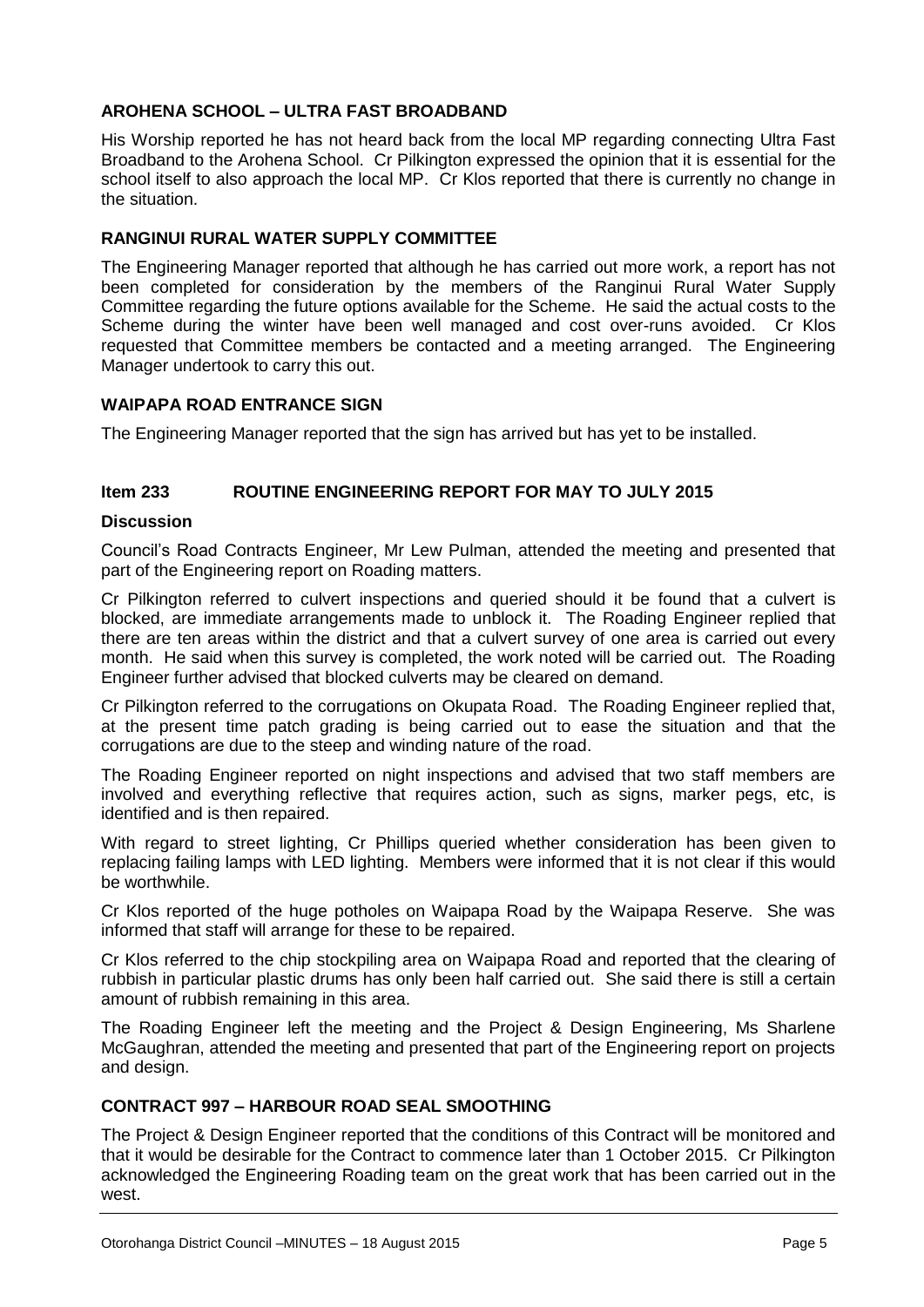The Project & Design Engineer then left the meeting and the Services Manager, Mr David McKinley, attended to continue with the presentation of the report on Water and Community Services.

#### **AROHENA WATER SUPPLY**

Cr Klos referred to the Taupaki Reservoir and reported that this requires flushing out. The Engineering Manager advised that the bush tank has already been cleaned out.

#### **WAIPA RURAL WATER SUPPLY**

With regard to the Otorohanga/Waipa Water Supply, in reply to Cr Johnson, the Services Manager advised that gravel is taken out of the river at no cost to Council and subsequently sold by the Contractor.

#### **SEWERAGE TREATMENT**

In reply to Cr Pilkington, the Services Manager confirmed that there are currently no issues in respect of Kawhia stormwater drainage.

#### **OTOROHANGA RESERVOIR – THOMPSON AVENUE**

In reply to Cr Tindle, the Engineering Manager advised that sediment approximately 6 inches deep was found in the Thompson Avenue reservoir. Cr Tindle suggested that property owners surrounding the reservoirs be educated on the recently installed sirens.

#### **SOLID WASTE**

Cr Pilkington referred to the Ngutunui School Recycling Centre and queried whether there is anything Council can do to improve its operation. The Chief Executive replied that most local Community Recycling Centres are operated well however, problems could be due to the use of the facility by passing travellers.

#### **Resolved**

That the Routine Engineering report for May to July 2015 be received.

#### **Cr Phillips / Cr Pilkington**

#### **Item 234 EXTENSION OF KAWHIA CEMETERY**

#### **Discussion**

The Engineering Manager summarised his report on the proposed extension of the Kawhia Cemetery. He advised that the area of the extension is part of the Council land that is designated for the Kawhia Landfill (Closed) and held in Council Freehold title. The eastern portion of this land was used for the carparking area for the cemetery and it is this area that is to become part of the Cemetery Reserve subject to the Reserves Act 1977 for cemetery purposes. In reply to Cr Klos regarding whether Iwi have been approached on this matter, the Chief Executive advised that the extension is not on the actual landfill. His Worship suggested it could be just a matter of Iwi performing a blessing of the area. The Environmental Services Manager advised that the change of designation was referred to Iwi and that Council received no response.

#### **Resolved**

That

- 1. The Otorohanga District Council acknowledges the following:
	- a. That although the land in Council's property title SA44B/562 is unencumbered, the land is held for a public work ie landfill, as recorded in Designation Number 53 in the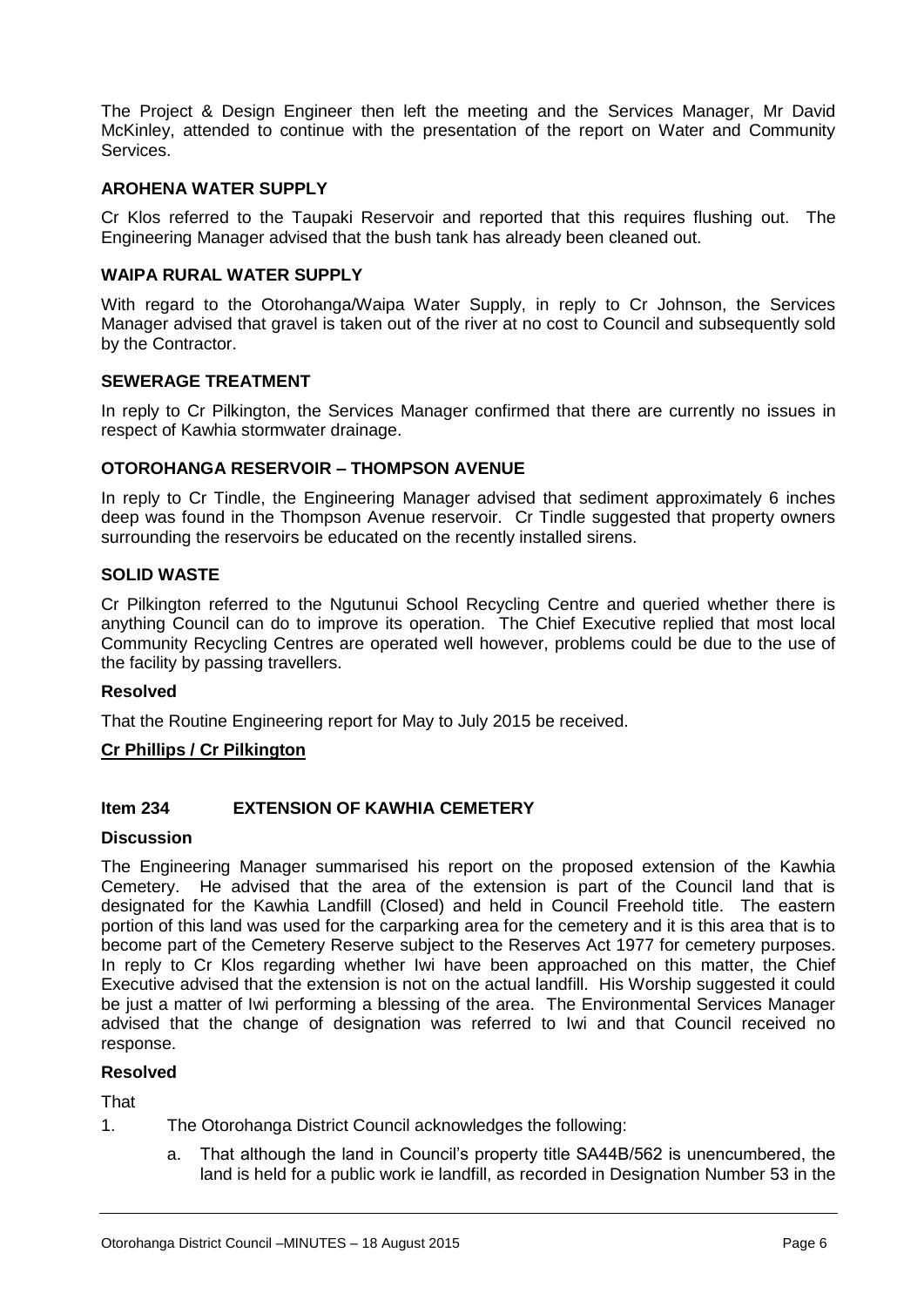District Plan and that the property currently contains the Kawhia Refuse Transfer Station and the closed Kawhia Landfill.

- b. That part of the land has been used as a car park for the adjoining Kawhia Cemetery and that that part was not included in the original landfill activity.
- c. That a need to provide additional land for burials can most economically and practically be met by conversion of the car park into an extension of the cemetery with the development of a replacement car park on the residual area of the property title SA44B/562 which will remain as the Kawhia Refuse Transfer Station.
- d. That the existing Kawhia Cemetery reserve is subject to the Reserves Act 1977 and vested in the Council for the purpose of Public Cemetery and held in property title CFR 695849.
- 2. The Otorohanga District Council resolves that pursuant to Section 52 of the Public Works Act 1981 that the Council apply to the Minister of Land Information for Section 1 on Plan SO489612 be set apart for another local work ie a Cemetery Reserve, subject to the Reserves Act 1977.
- 3. The Mayor and Chief Executive of Otorohanga District Council be authorised to sign and seal any documentation necessary to bring about the extension of the Kawhia Cemetery.

#### **Cr Pilkington / Cr Phillips**

#### **Item 235 CARRYOVERS 2014/15/16**

#### **Discussion**

The District Accountant attended the meeting and referred Members to a list of the Capital Carryovers identified from the 2014/15 financial year. He advised Members that the cash surplus is derived from the depreciation surplus.

#### **Resolved**

That Council adopts the carryovers as detailed below –

| <b>Item</b>                                                         | 2014/15<br>budget<br>allocation (\$) | Amount<br>spent to 30<br>June 2015 (\$) | <b>Proposed</b><br>carry over<br>amount() | <b>Funding</b><br><b>Method</b>     | Reason                                                                                    |
|---------------------------------------------------------------------|--------------------------------------|-----------------------------------------|-------------------------------------------|-------------------------------------|-------------------------------------------------------------------------------------------|
| Tihiroa RWS-<br>Repair pipeline over<br>the road bridge             | 9,000                                |                                         | 9,000                                     | Cash<br>surplus                     | Committee waiting on<br>possible power station<br>prior to spending capital               |
| Tihiroa RWS-<br>Sand filter<br>refurbishment                        | 52,000                               |                                         | 52,000                                    | Loan<br>raising                     | Committee waiting on<br>possible power station<br>prior to spending capital               |
| Tihiroa RWS-<br><b>Flushing valves</b>                              | 5,000                                |                                         | 5,000                                     | Loan<br>raising                     | Work not completed in<br>2014/15 year.                                                    |
| Oto Water<br>Treatment-<br>Electrical<br>switchboard<br>replacement | 66,590                               |                                         | 66,590                                    | Cash<br>surplus                     | Work not yet completed, to<br>be completed in new year                                    |
| Oto Water<br>Treatment - Sand<br>filter refurbishment               | 41,500                               | 31,384                                  | 10,116                                    | Cash<br>surplus                     | Telemetry and wiring work<br>still to be completed.                                       |
| Oto Parks &<br>Reserves - Lake<br>Huiputea Wetland<br>Development   | 33,000                               |                                         | 33,000                                    | Cash<br>surplus/<br>Special<br>Fund | Work delayed due to<br>weather. Grant money<br>used, balance from<br>Council contribution |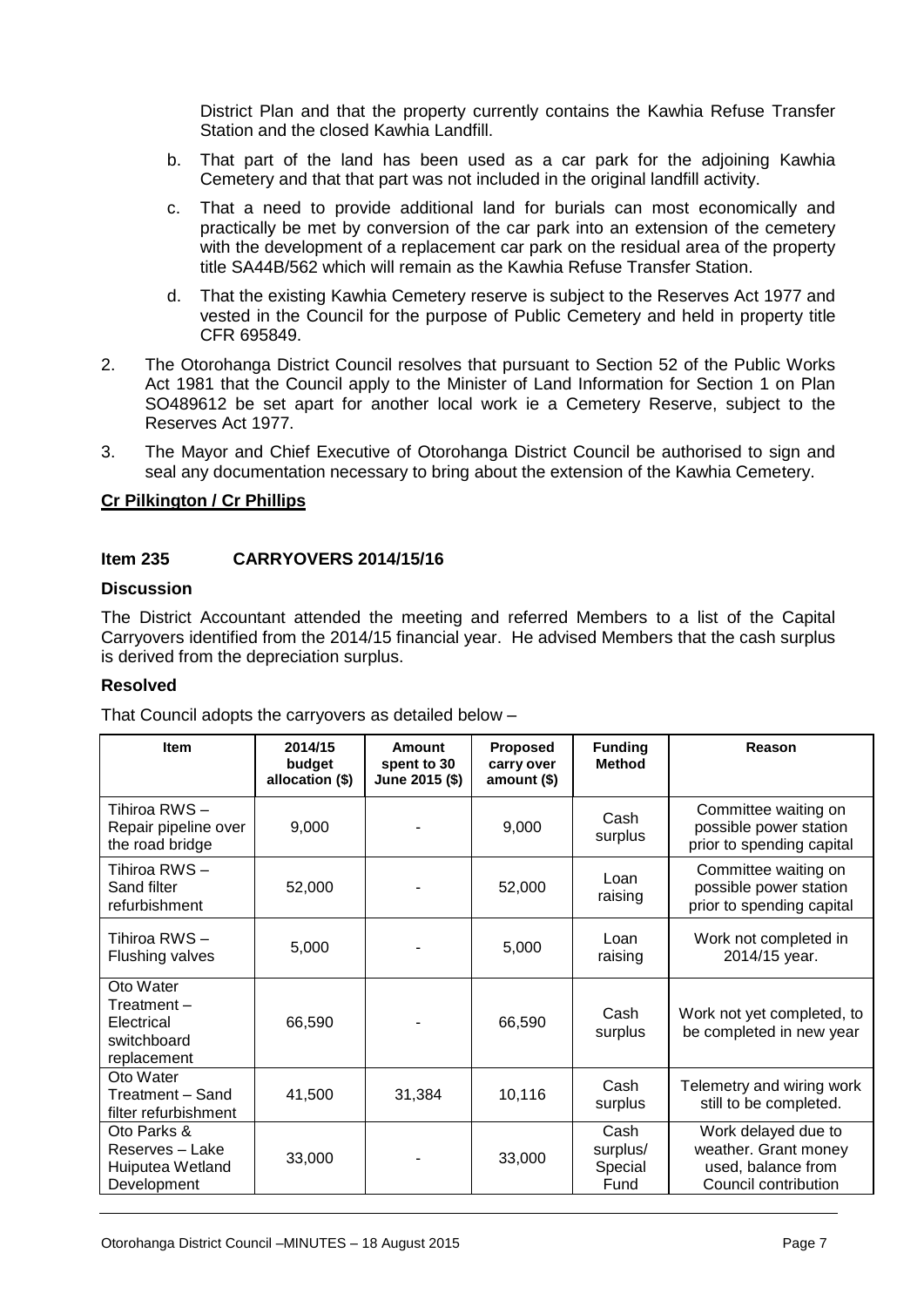|                                                                   |         |        |         | Transfer                           |                                                                                                          |
|-------------------------------------------------------------------|---------|--------|---------|------------------------------------|----------------------------------------------------------------------------------------------------------|
|                                                                   |         |        |         |                                    |                                                                                                          |
| Otorohanga Pools-<br><b>Additional Capital</b><br>Spending        | 15,000  | 3,667  | 11,333  | Cash<br>surplus                    | Not all work completed<br>during year                                                                    |
| Kawhia Cemetery -<br>Cemetery<br>Extension                        | 30,000  | 21,970 | 8,030   | <b>District</b><br>Rates<br>funded | Cover costs of ongoing<br>legal title work                                                               |
| Oto Waste Water<br>Treatment-<br>Riparian fencing<br>and planting | 25,000  | 16,673 | 8,327   | Cash<br>surplus                    | More work to be done<br>closer to road                                                                   |
| Sundry Reserves-<br>Waipapa<br>Landscaping                        | 10,000  | 6,721  | 3,279   | <b>District</b><br>Rates<br>funded | Additional work to be<br>finished                                                                        |
| Roading - Harbour<br>Road                                         | 494,160 |        | 494,160 | Cash<br>surplus                    | Re-programmed into<br>2015/16 financial year.                                                            |
| Roading - Footpath<br>Maintenance                                 | 56.651  | 14,717 | 5,100   | Cash<br>surplus                    | Cobblestone in and around<br>main street, no existing<br>budget in 2015/16                               |
| IT Equipment -<br>Computer<br>Hardware                            | 60,000  | 25,909 | 34,091  | Cash<br>surplus                    | Carried over to allow<br>purchase of new<br>computers and other<br>hardware and software<br>requirements |

**His Worship / Cr Klos**

#### **Item 237 OTOROHANGA ZOOLOGICAL SOCIETY 2015 PRESIDENTS REPORT & FINANCIAL RESULTS**

#### **Discussion**

The President of the Otorohanga Zoological Society Inc (OZS), Mr Roger Brady referred Members to his report and financial statements.

Cr Pilkington congratulated the team working with the Otorohanga Kiwi House on the achievements they are making in turning the facility around. His Worship reported that the Kiwi House is on the edge of something exciting that will be bigger than ever before and will be the main attraction for Otorohanga. He also extended congratulations to the President.

Cr Johnson referred to the increase in ticket sales and queried whether this is sustainable. Mr Brady replied that this is due to several factors such as referrals from businesses, Hamilton & Waikato Tourism promotion, marketing and advertising. Cr Pilkington advised that there is a drive to increase the numbers going through the facility.

#### **Resolved**

That the Otorohanga Zoological Society 2015 President's report and Financial Statements be received.

#### **Cr Williams / Cr Klos**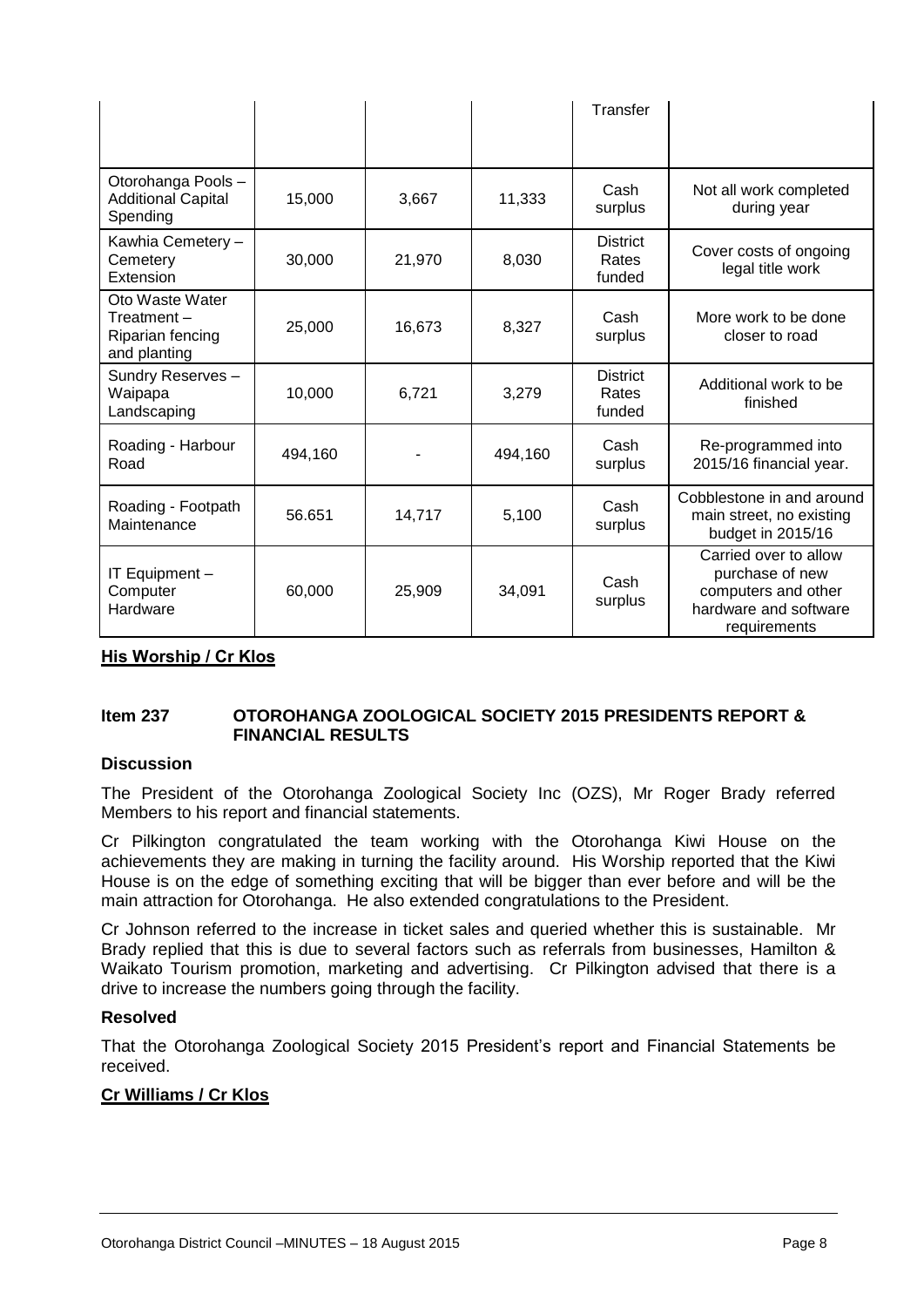#### **GENERAL**

#### **WAIPA RIVER SUBCOMMITTEE**

Cr Johnson reported that a meeting of the Waipa River Subcommittee is to be held tomorrow.

#### **BEATTIE HOME**

Cr Johnson reported that Beattie Home has obtained its Building Consent for the proposed extension and that they are 95 percent on their way to commencing the project.

#### **OTOROHANGA DISTRICT & COMMUNITY CHARITABLE TRUST**

Cr Johnson reported that the General Manager of the Acorn Foundation met with members of the Trust last Friday, 14 August 2015. He said the Trust receives a grant through the Foundation from an anonymous donor, this year the sum was approx \$5,600. He said this has provided a new lease of life for the Trust along with newly appointed members.

#### **KING COUNTRY DEVELOPMENT TRUST**

Cr Phillips reported that Otorohanga is doing very well from assistance through the King Country Development Trust and referred in particular to the Otorohanga Kiwi House and Beattie Home.

#### **COPS**

Cr Pilkington reported she attended a recent COPS meeting held at the KioKio School regarding a school roadside project.

#### **DR J BURTON**

Cr Pilkington reported that Dr John Burton of Kawhia has received an Eric Elder Award for long standing dedication to a rural practice. She advised that Kawhia is extremely fortunate to have the services of Dr Burton.

#### **WEST COAST ZONE MEETING**

Cr Pilkington informed Members that a meeting of the West Coast Zone Committee of the Regional Council is to be held on Friday 21 August 2015.

#### **WAIKATO DISTRICT HEALTH BOARD – RURAL HEALTH**

Cr Klos reported that the Waikato District Health Board is undertaking a review of its rural services. She asked whether District Council's have been consulted on this issue. Cr Klos said she is very concerned as to the outcome of such a review, in particular the identified needs versus reality. She reported that there are substantially more rural workers along with new migrants and a much younger rural population to consider. She expressed the opinion that all District Councils should be consulted on this review, together with other groups such as rural farmers and rural women. Cr Klos advised that she understood the consultation process is approximately half way through.

#### **KAWHIA OVERVIEW**

The Engineering Manager reported he had undertaken a trip around Kawhia with the Chairman of the Kawhia Community Board, Mr Kit Jeffries. He said Mr Jeffries was pleased with the proposed outcomes identified and the visual appearance of the township.

#### **MAYORAL ACTIVITIES**

His Worship reported on a meeting with the Vintage Tractor Association wherein approximately 37 members were in attendance, and a visit from an Otewa Road property owner Mr Alan Barclay. His Worship further advised that Josie Butcher was  $3<sup>rd</sup>$  place getter in the NZ Lion Speech competition.